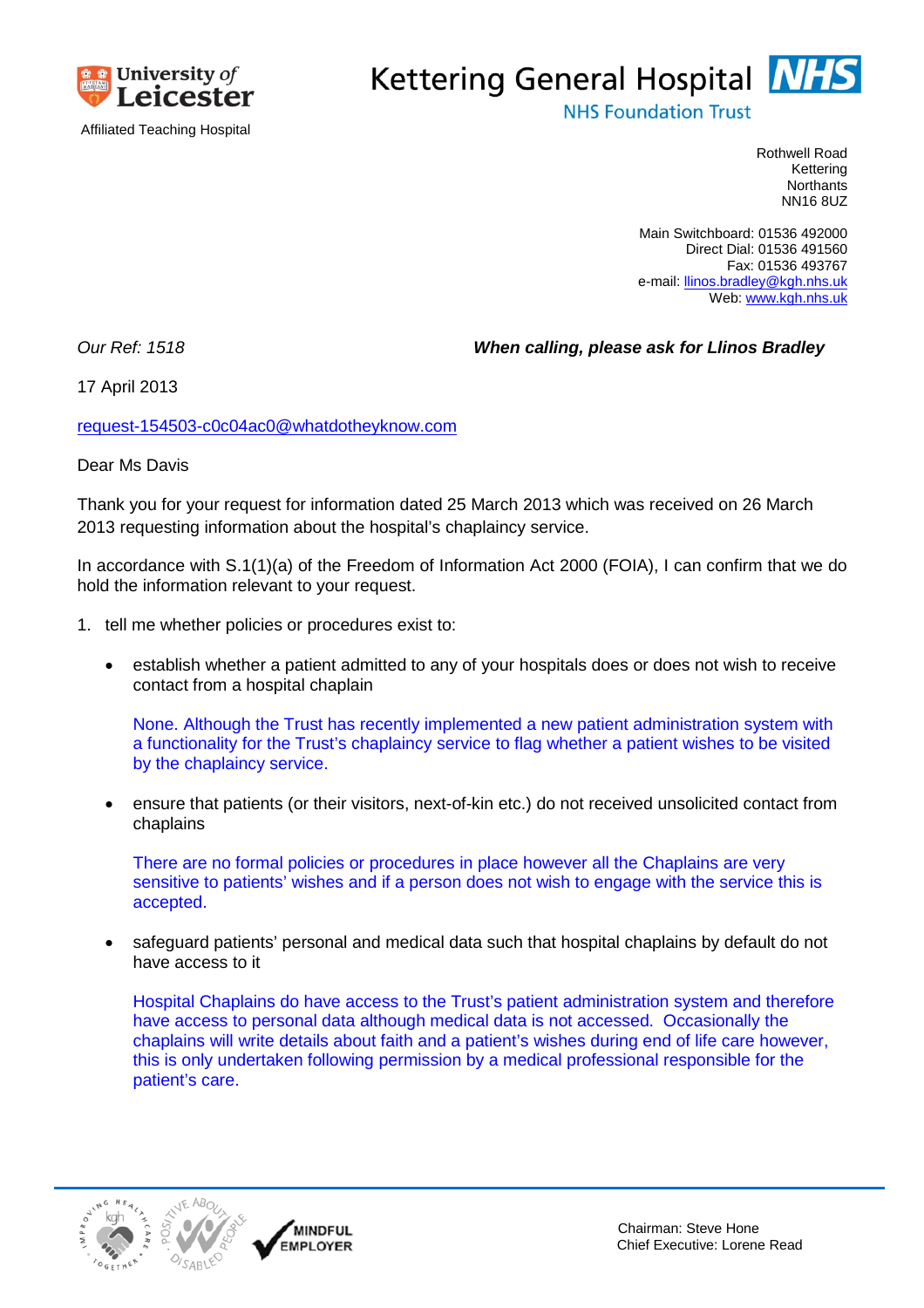

Kettering General Hospital **NHS** 

**NHS Foundation Trust** 

Affiliated Teaching Hospital

 ensure that hospital chaplains, when given access to patient data, do not share any of it with third parties

Hospital Chaplains are employed by the Trust and therefore adhere to Trust's Information Governance policies.

Information Governance policies are published on the Trust's website and can be accessed by the following weblink:-

http://www.kgh.nhs.uk/about-us/freedom-of-information/publication-scheme/our-policies-andprocedures/information-governance-policies/?p=1

2. If you answered yes to any of the above, please could you provide me with copies of the relevant policies or procedures

Not applicable

3. outline your approach for monitoring adherence to the policies and procedures above

## Not applicable.

4. provide me with a summary of the results of this monitoring for the last five years, including rates of compliance with the policies and procedures, and severity of any non-compliance events

Not applicable.

5. provide me with details of any action taken in respect of any non-compliance identified (e.g. tightening of procedures, disciplinary action – in the latter case, taking care not to disclose any personal information)

No actions recorded.

Yours sincerely

Lhines Bradley

**Llinos Bradley Freedom of Information Officer**

You are advised that this information is provided in accordance with the Freedom of Information Act 2000 and is for your own non-commercial research or private study purposes. The information may also be used for any other purpose allowed by a limitation or exception in copyright law, such as news reporting. Any re-use of this information will be subject to copyright and the Re-Use of Public Sector Information Regulations (1st July 05) and authorisation from Kettering General Hospital NHS Foundation Trust will be required. In the event of any re-use, the information must be reproduced accurately and not used in a misleading manner.

Disclaimer. This information should not be used to construct a database for direct marketing or unsolicited emails infringing the copyright in the material, or otherwise processed in contravention of the rights of the individual under the Data Protection Act.